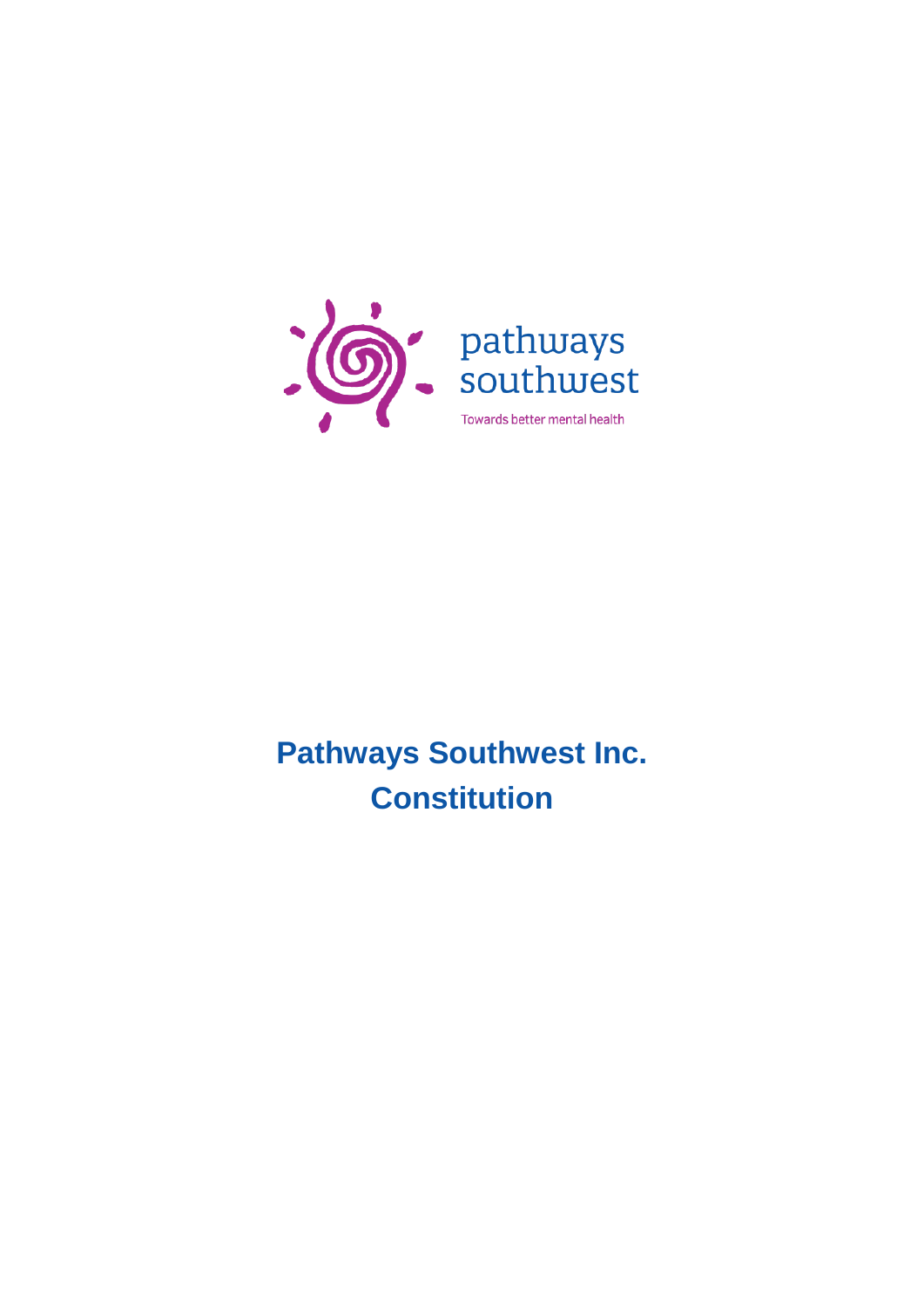

# **Contents**

| 1.  |  |  |  |
|-----|--|--|--|
| 2.  |  |  |  |
| 3.  |  |  |  |
| 4.  |  |  |  |
| 5.  |  |  |  |
| 1.  |  |  |  |
| 2.  |  |  |  |
| 3.  |  |  |  |
| 6.  |  |  |  |
| 7.  |  |  |  |
| 8.  |  |  |  |
| 9.  |  |  |  |
| 10. |  |  |  |
| 11. |  |  |  |
| 12. |  |  |  |
| 13. |  |  |  |
| 14. |  |  |  |
| 15. |  |  |  |
| 16. |  |  |  |
| 17. |  |  |  |
| 18. |  |  |  |
| 19. |  |  |  |
| 20. |  |  |  |
| 21. |  |  |  |
| 22. |  |  |  |
| 23. |  |  |  |
| 24. |  |  |  |
| 25. |  |  |  |
| 26. |  |  |  |
| 27. |  |  |  |
| 28. |  |  |  |
| 29. |  |  |  |
| 30. |  |  |  |
| 31. |  |  |  |
|     |  |  |  |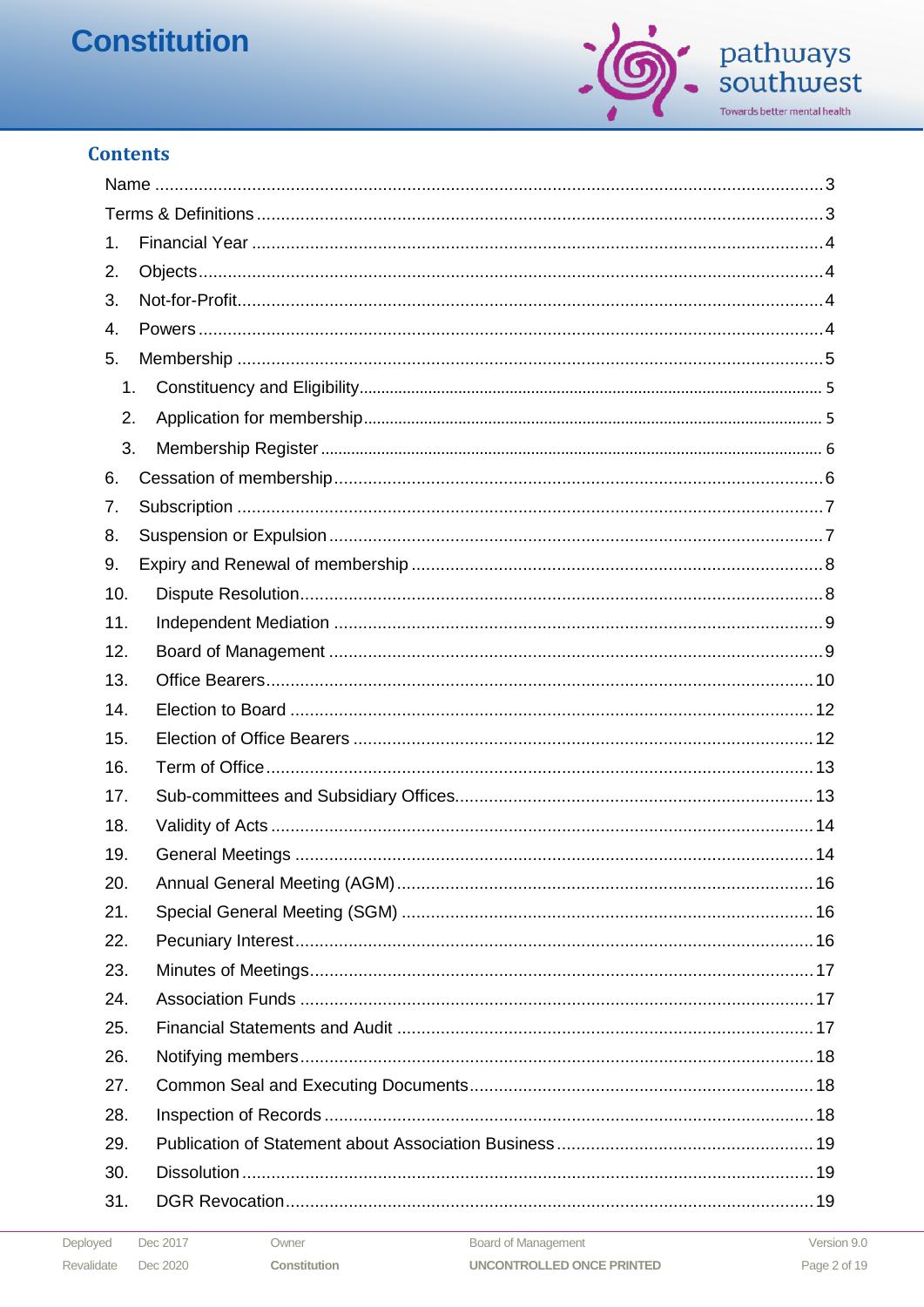

**Name**

The name of the Association is Pathways SouthWest Inc.

#### **Terms & Definitions**

Throughout this Constitution, if not inconsistent within the context:

**Act** – the Associations Incorporation Act 2015.

**Association** – Pathways South West Inc.

**Board** – the Board of Management.

**Board meeting** – any meeting of the Board of Management.

**Authority Register** – the register of Board members and other persons authorised to act on behalf of the Association.

**General Meeting** (GM) – any meeting of the Association to which all members are entitled to attend and must be given notice of.

**Annual General Meeting** (AGM) – a GM of the Association held yearly for the purposes of reviewing the Association's activities during the most recently completed financial year.

**Special General Meeting** (SGM) – a GM of the Association other than the AGM.

**Grievance Process** – the process that applies to disputes, pertaining to the Association, among members or between members and the Association.

**Membership Register** – the register of members as per Section 53 of the Act.

**Contact address** – an 'address' used for communications purposes.

**Housing Authority** – a body corporate constituted under the *Housing Act 1980*.

**Community Housing** – housing for people meeting income (very low, low, moderate) and/or additional eligibility criteria (i.e. special needs, disability, etc.).

**Community Housing Provider (CHP)** – an organisation that provides Community Housing.

#### **Community Housing Asset:**

- (a) land and/or premises transferred to the CHP by the Housing Authority, but does not include land or land and premises that the Housing Authority sells at market value to the CHP;
- (b) land and/or premises acquired by the CHP wholly or partly with funding provided by the Housing Authority, including but not limited to where such funding is comprised of:
	- i. funding provided directly by the Housing Authority;
- ii. GST input tax credits claimed by the CHP in connection with any supplies which are funded wholly or in part by the Housing Authority;
- (c) a legal interest in land and/or premises acquired by the CHP wholly or partly with funding provided or where the acquisition is facilitated by the Housing Authority;
- (d) land and/or premises acquired by the CHP wholly or in part with borrowings leveraged off or cash flow generated from any assets in the CHP's portfolio in which the Housing Authority has or had an interest;
- (e) land and/or premises where the Housing Authority is identified as having an interest in any legal agreement;
- (f) land and/or premises procured with the proceeds of sale of land and/or premises in which the Housing Authority has previously had an interest;
- (g) housing constructed by the Housing Authority or improvements made on land and/or premises by the Housing Authority.

**Registered CHP** – a CHP that has successfully achieved registration within the Community Housing Regulatory Framework (as per Housing Authority definition).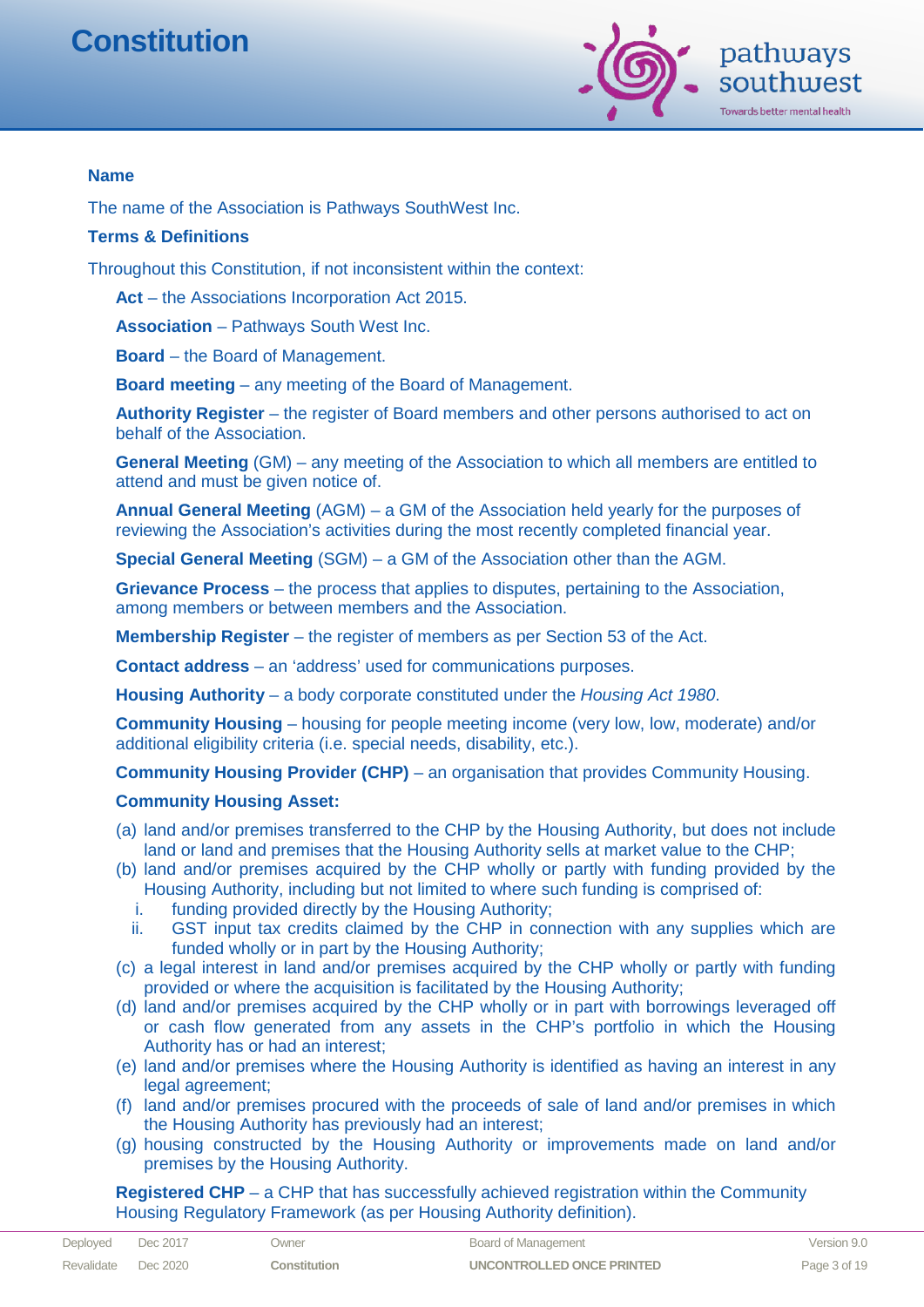

# **1. Financial Year**

The Association's financial year is the 12-month period commencing 1<sup>st</sup> July each year.

## **2. Objects**

The Association is established to:

- a) Reduce the impact of mental illness by providing access to responsive, holistic services for consumers, carers, families and the community.
- b) Promote and assist in developing a strong network of local partnerships with other agencies and government bodies to ensure the provision of high quality services that address the identified needs of people with mental illness and their families.
- c) Advocate for and stimulate social and systemic change in the context of mental health.

## **3. Not-for-Profit**

- a) The income and property of the Association must be applied solely towards promoting its objects and/or purposes. No part thereof may be paid or otherwise distributed to any person except in good faith in the promotion of those objects and purposes.
- b) The Association may approve payments from the Association's funds if such payments comprise reasonable remuneration for services and/or goods supplied to the **Association**
- c) The Association may reimburse reasonable expenses properly incurred by a member whilst performing activities on behalf of the Association.

## **4. Powers**

To further its objects, the Association may do all things necessary and/or convenient to achieve its objects and purposes, including:

- a) acquire, hold, deal with, and dispose of any real or personal property;
- b) open and operate accounts with financial institutions;
- c) invest its money as trust funds (as permitted under the Trustees Act 1962 Part III) or in any other manner authorised by the rules of the association;
- d) borrow money upon such terms and conditions as the association deems fit;
- e) give such security for the discharge of liabilities incurred by the association as the association deems fit;
- f) appoint agents, directors, employees or other persons to transact business on behalf of the association;
- g) enter into affiliations, agreements or contracts it considers necessary or desirable;
- h) raise funds by subscriptions, donations, appeals/collections or other fundraising events;
- i) publish materials that the Association considers desirable to promote its objects.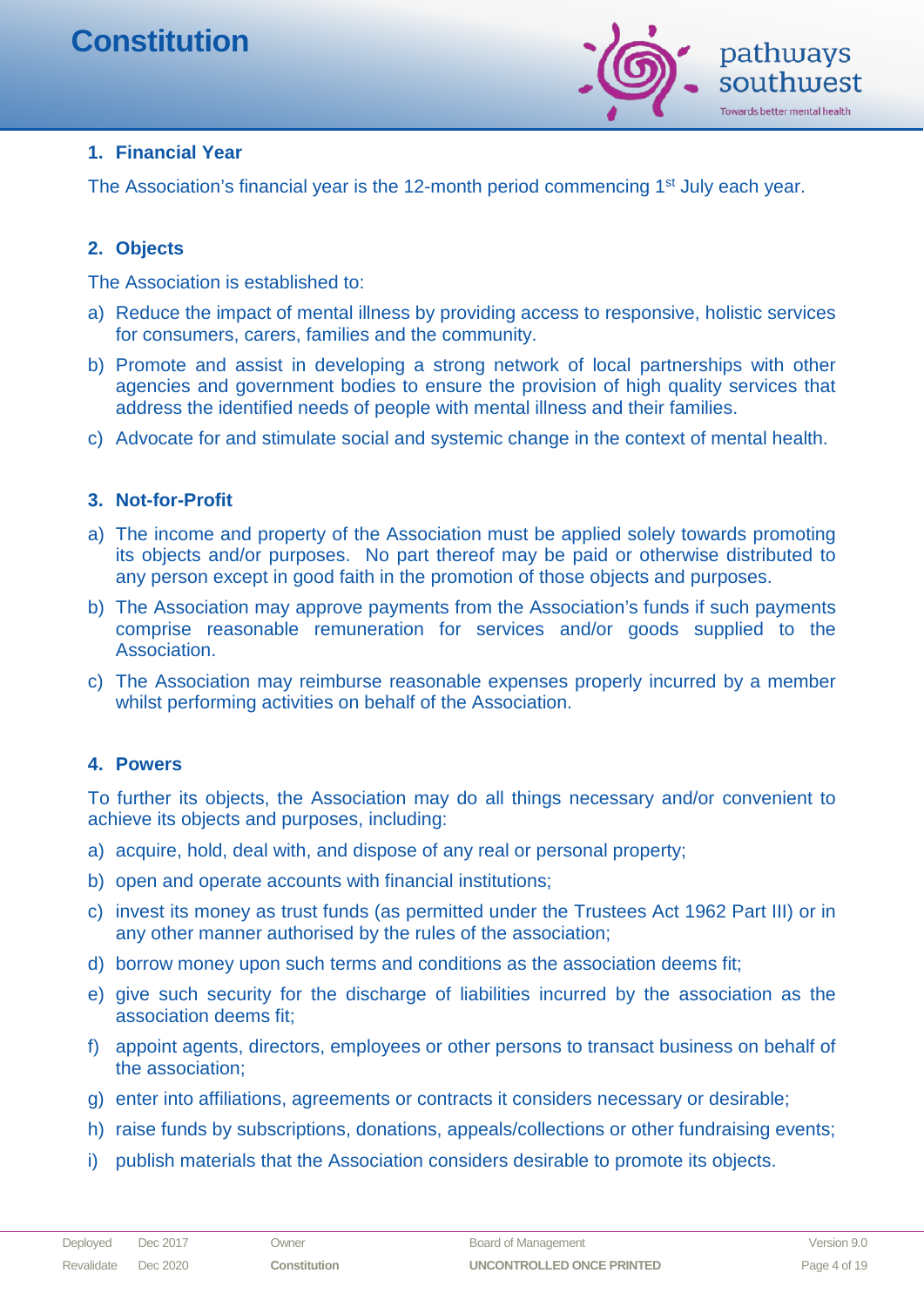

## **5. Membership**

- 1. Constituency and Eligibility
- a) At any point in time, the Association must have a minimum of 6 ordinary members.
- b) The Association consists of the present members of the Association (including any individual persons and associate members admitted to membership by the Board).
- c) Any person over the age of 14, who supports the objects and purposes of the Association, may apply to become a member.
- d) At any point in time, no person may belong to more than 1 membership class.
- e) Any person employed as staff by the Association is ineligible for membership for the period of their paid employment and 12 months thereafter.

This provision does not apply to individuals employed solely in the following roles:

- 1. Facilitator of consumer and carer programs, and/or
- 2. Consultant on a Consultative Committee (i.e. Consumers, Carers, etc.).
- f) Membership classes:
	- 1. Ordinary (full) members of the Association are individual persons, over the age of 14, who have agreed to promote the objects and purposes of the Association. Each is entitled to vote at any GM – each vote being of singular cardinal value.
	- 2. Associate members are any corporation, statutory body, voluntary organisation, charitable or benevolent institution admitted to membership by the Board. Each Associate member shall nominate one person to represent them and may nominate a replacement person at their discretion. All nominations for representatives must be in writing and given to the Secretary before the Association recognises the nomination as valid. Excluding the right to vote at any GM, Associate members have the rights and powers and are subject to the duties and obligations of an ordinary member.
	- 3. At any AGM of the Association, honorary or life membership may be awarded to any person in recognition of outstanding services to the Association. Any member may nominate another member for such membership by giving written notice of such nomination to the Secretary at least 2 months prior to the pertinent AGM. Honorary membership shall be for such period as the Association determines. Honorary and life members have the rights and powers and are subject to the duties and obligations of an ordinary member. Honorary and Life Members are exempt from subscription fees.
- 2. Application for membership
	- 1. To be considered for membership, a person requires endorsement by 2 current members of the Association.
	- 2. Each application for membership must be written and signed by the applicant, their proposer and seconder.
	- 3. Each application for membership must be lodged with the Secretary and specify the membership type, applicant's full name and contact address.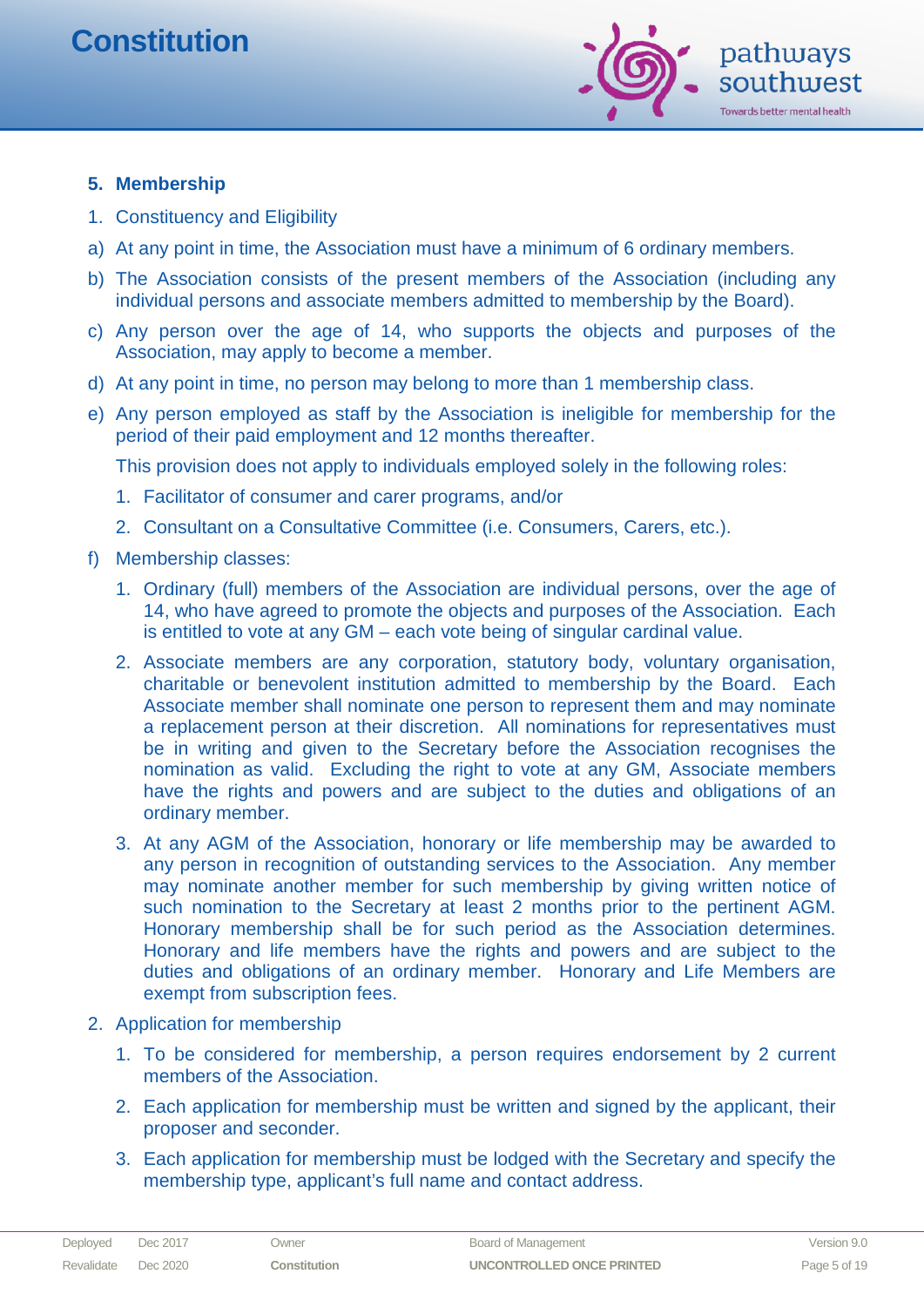

- 4. Admission to membership requires election by the Board. At the Board meeting immediately following receipt of an application for membership, the Board must consider said application and adjudicate thereon. The Board may delay its decision in respect of any application if it deems that further information is required in order to properly consider that application.
- 5. Applicants receiving a majority of votes by the Board are declared as members.
- 6. Following the Board's decision on each application for membership, the Secretary must notify each applicant, in writing, as to the result of that decision.
- 7. The Board is not required to divulge the rationale of its decisions in respect of membership applications.
- 3. Membership Register
	- 1. The Association must maintain, as current, a Register of members.
	- 2. Any change to membership must be recorded in the Membership Register within 28 days of the change.
	- 3. The Membership Register must record for each member:
		- a. Name;
		- b. Contact address (residential, postal, or electronic) or other communication information including mechanism.
		- c. Class of membership;
		- d. Date of commencement (or renewal) of membership;
		- e. Details of cessation of membership (as applicable):
			- i. Date of cessation;
			- ii. Reason for cessation.
		- f. Details of suspension or expulsion (as applicable):
			- i. Effective date of suspension or expulsion;
			- ii. Period of suspension;
			- iii. Date of resumption of membership.

#### **6. Cessation of membership**

- g) A member may resign their membership by giving written notice of such to the Secretary. Resignation is effective at the time the notice is received unless the notice contains an alternative time.
- h) Membership of the Association ceases if a member:
	- 1. Is prohibited from being such by law;
	- 2. Is physically or mentally incapable of performing their membership duties;
	- 3. Is a body corporate which has been dissolved;
	- 4. Resigns or dies;
	- 5. Is expelled.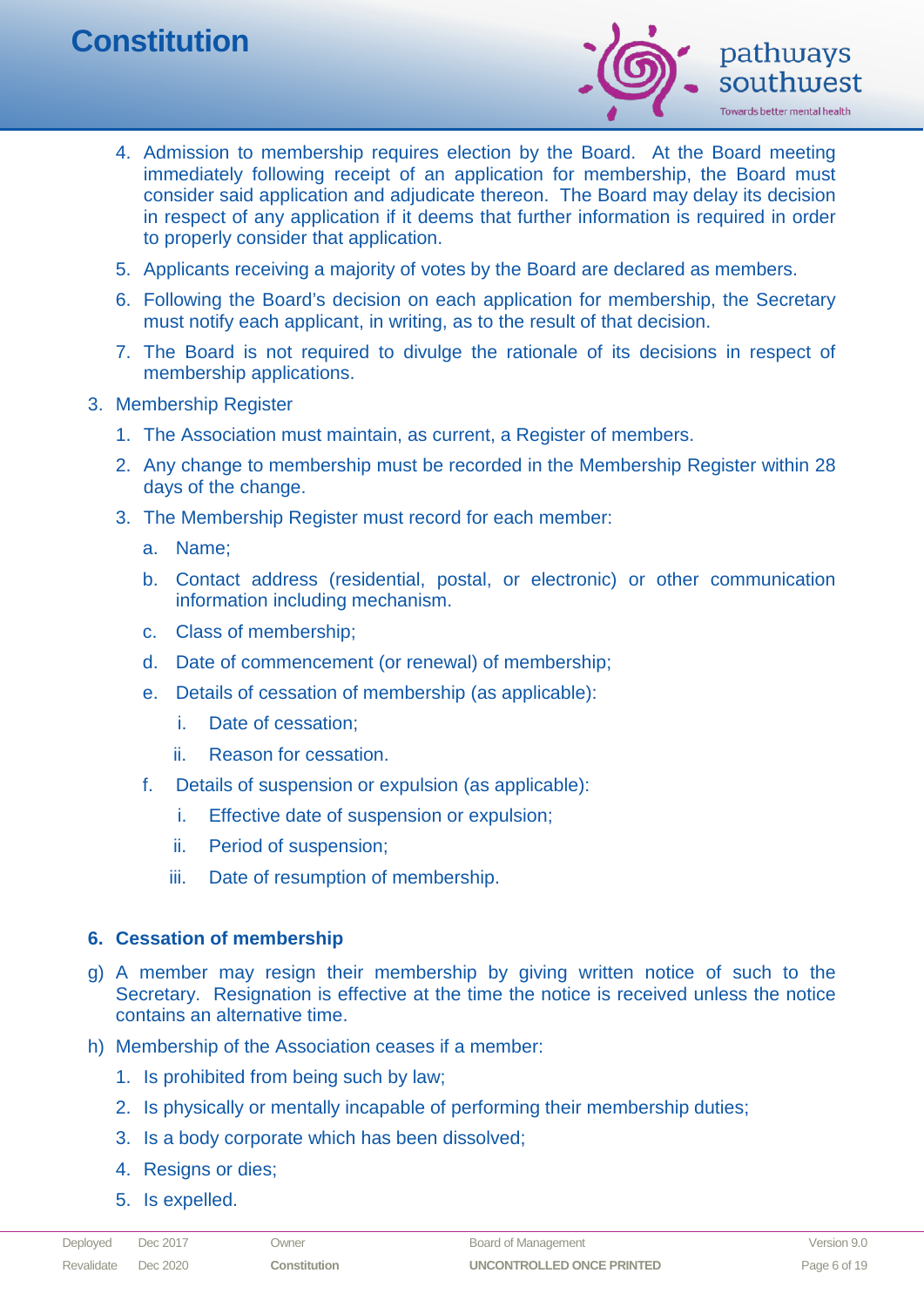

- i) Membership is not transferrable.
- j) Where the Board has set annual membership fees, any member who fails to pay their annual subscription within 3 months of the AGM shall have their membership suspended until the subscription is paid.

## **7. Subscription**

At its sole discretion, the Board may fix annual membership fees. If so, fees must be paid no later than 3 months after the AGM for the year to which the fees pertain.

## **8. Suspension or Expulsion**

- a) The Board may propose suspension or expulsion of any member who violates any provision of this Constitution or acts to the detriment of the Association.
- b) When so, the Board must ensure that said member receives written notice of such at least 28 days prior to the meeting at which the Board is to consider the proposal.
- c) The notice given must state:
	- 1. The venue, date and time of said meeting;
	- 2. The basis of the proposed action;
	- 3. The member's right to attend said meeting, with or without a representative;
	- 4. The member's right to make (written and/or oral) submissions to the Board in respect of the proposed action.
- d) At the pertinent Board meeting, the Board must:
	- 1. Ensure that the affected member (and/or their representative) has a reasonable opportunity to present their submissions;
	- 2. Give due consideration to those submissions and adjudicate accordingly;
	- 3. Determine the period of suspension (if applicable).
- e) Any decision by the Board to suspend or expel a member takes immediate effect.
- f) The Board must notify (in writing) the affected member within 7 days of its decision. The notice must contain the outcome and the associated rationale.
- g) A member so suspended or expelled may request, in writing, independent mediation. When so, the Independent Mediation process must be invoked (refer section 10). The mediation request must be conveyed to the Secretary no more than 14 days after receipt of the Board's decision.
- h) Whilst suspended, a member forfeits all membership rights.
- i) If a Board decision to suspend or expel a member is revoked as a result of mediation, that revocation does not invalidate any decision made at any meeting of the Association during the period of suspension or expulsion.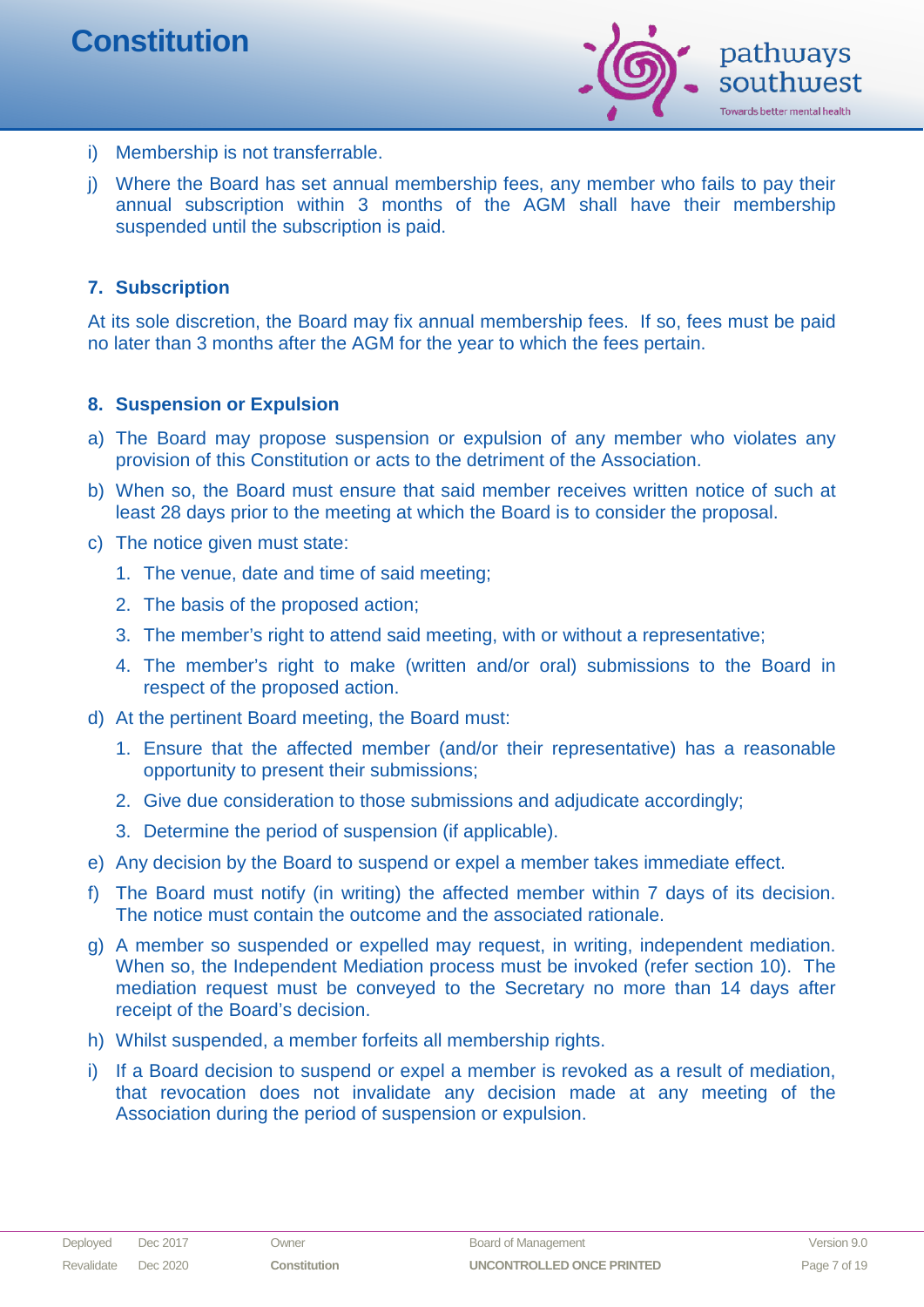

#### **9. Expiry and Renewal of membership**

- a) For ordinary and associate members, membership expires 5 years after the date of commencement (as recorded in the Membership Register).
- b) Within the above timeframe, membership may renewed via the process described at Section 5.2 ('Application for membership').
- c) If an endorsed membership renewal application is not received prior to expiry, then:
	- 1. The Association shall attempt, on 3 separate occasions, to make contact with the member using the contact details in the Membership Register.
	- 2. If, after 3 successive attempts, contact is not made with the member, then the Association will consider the membership to be lapsed. Where so, the Membership Register must be updated accordingly and all associated correspondence secured in the membership file.
	- 3. If the member indicates that they no longer wish to be a member, then the Membership Register must be updated accordingly and all associated correspondence secured in the membership file.
	- 4. If contact with the member is successful and the member indicates that they wish to continue their membership, then the Association must advise them to use the process described at Section 5.2 ('Application for membership').

#### **10.Dispute Resolution**

- a) Parties to a dispute must attempt to resolve the dispute among themselves within 14 days after the dispute is brought to the attention of each party.
- b) If no resolution occurs within the designated time, any party to the dispute may trigger the grievance process by giving written notice to the Secretary. Such notice shall detail the nature of the dispute and list the parties involved.
- c) Within 28 days of receiving of such notice, the Board must meet to consider and adjudicate on the dispute.
- d) When so, the Board must ensure that each party receives written notice of such at least 7 days prior to the meeting at which the Board is to consider the dispute.
- e) The notice given must state:
	- 1. The venue, date and time of said meeting;
	- 2. Each party's right to attend said meeting, with or without a representative;
	- 3. Each party's right to make (written and/or oral) submissions to the Board in respect of the dispute.
- f) **If**:
	- 1. A dispute is between the Association and one or more members; or
	- 2. Any party to a dispute has stipulated, in writing to the Secretary, that they:
		- a. Do not agree to the Board adjudicating on the dispute; or
		- b. Require independent mediation;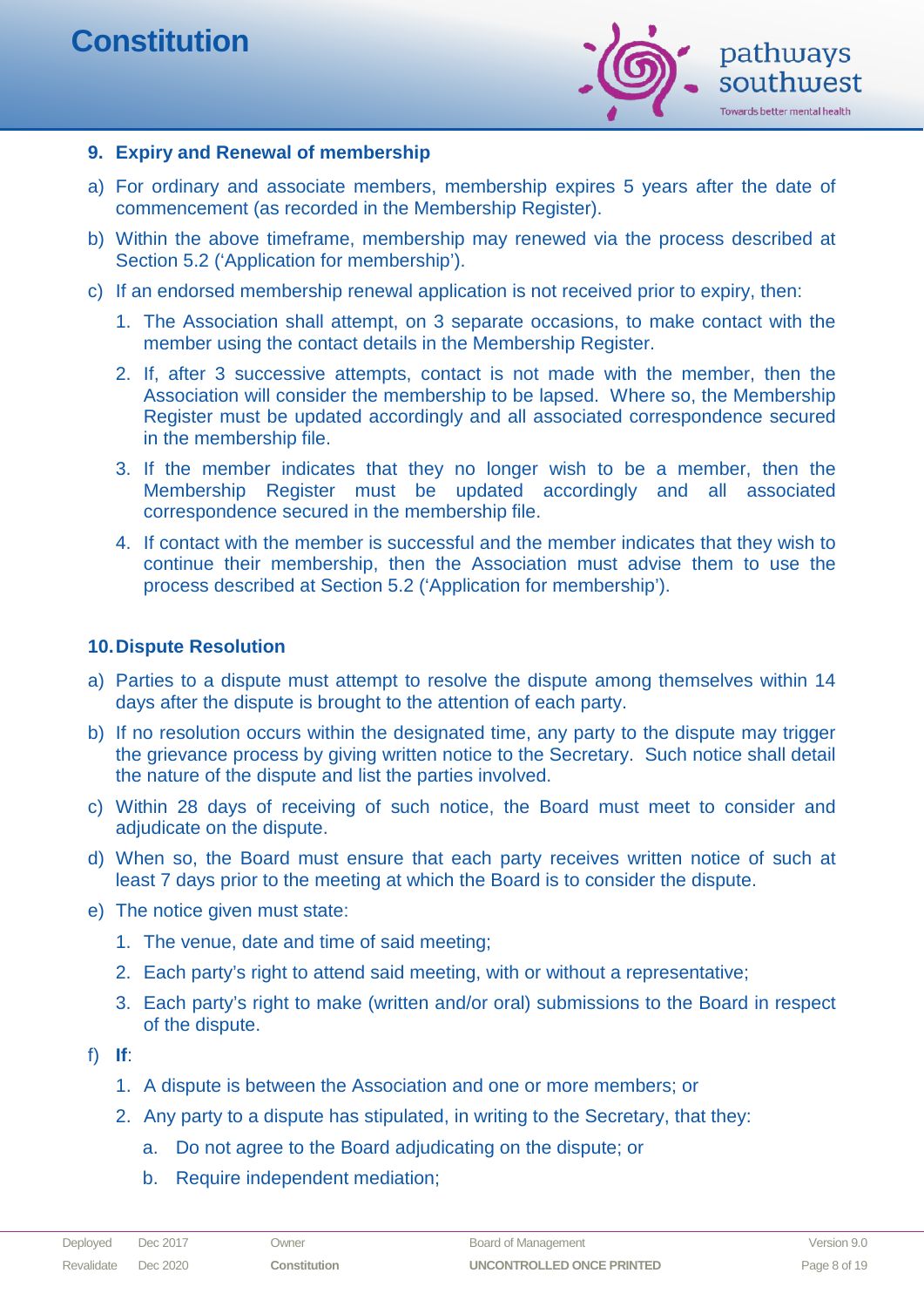

the Board **must not** adjudicate on the dispute and the Independent Mediation process must be invoked (refer section 10).

- g) At a Board meeting convened to consider a dispute, the Board must:
	- 4. Ensure that each party (and/or their representative) has a reasonable opportunity to present their submissions;
	- 5. Give due consideration to those submissions and adjudicate accordingly.
- h) The Board must notify (in writing) each party to the dispute within 7 days of its decision. The notice must contain the outcome and the associated rationale.
- i) Any party to a dispute may request, in writing, independent mediation (refer section 10). The mediation request must be conveyed to the Secretary no more than 14 days after receipt of the Board's decision.

#### **11.Independent Mediation**

- a) All parties to a dispute shall be parties to the mediation.
- b) All parties to the mediation must reach consensus on the appointment of a mediator.
- c) The appointed mediator must be a person who acts as a mediator for at least one other not-for-profit body (e.g. a community legal centre).
- d) The mediator must not have:
	- 1. a personal stake in the matter to which the mediation pertains; or
	- 2. any prejudice towards any party to the mediation.
- e) All parties to the mediation must attempt, in good faith, to settle the matter to which the mediation pertains.
- f) At least 5 days prior to the mediation, each party to the mediation must provide the mediator with a written statement of the issues requiring consideration at the mediation.
- g) Throughout mediation, the mediator must ensure that each party to the mediation:
	- 1. has reasonable opportunity to be heard;
	- 2. gives due consideration to the submissions of all other parties; and
	- 3. receives natural justice throughout the mediation process.
- h) The mediator is not permitted to determine the outcome of mediation.
- i) The mediation must be confidential no information provided during mediation may be used during any other proceedings that occur pertaining to the subject matter of the mediation.
- j) Mediation costs must be borne (equally) by the parties requesting mediation.

#### **12.Board of Management**

- a) The affairs of the Association must be managed by a Board of Management.
- b) The Board must, at all times, consist of between 6 and 10 members (inclusive) comprising the Office Bearers and at least 1 ordinary Board member.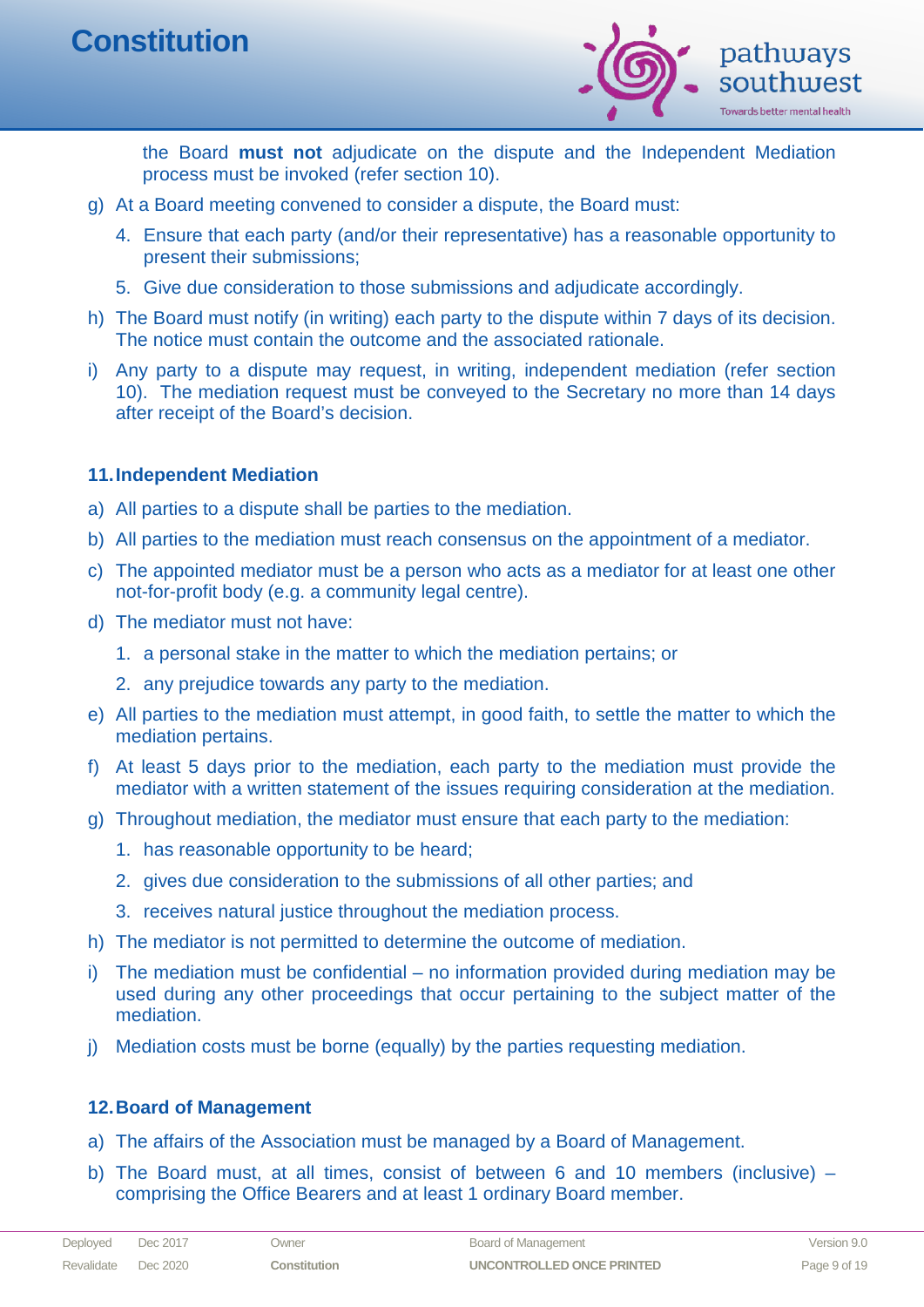

- c) The Board must take all reasonable steps to ensure that the Association complies with the Act, this Constitution and applicable by-laws.
- d) The Board shall meet as often as necessary so as to properly execute its functions and responsibilities. Excluding the AGM, the Board shall meet at least 6 times for each year it is in office.
- e) Following each AGM, each newly elected Board must convene its first Board Meeting as soon as practicable.
- f) Notice of each Board meeting must be provided to each member, at their contact address, at least 48 hours prior to the meeting.
- g) 5 Board Members present constitute a quorum for Board Meetings.
- h) Board Members are present at a meeting if they are in attendance:
	- 1. physically at the venue; or
	- 2. via a telecommunications device.
- i) If, within 30 minutes from the time appointed for a Board Meeting a quorum is not present, the meeting shall proceed and transact the business for which it was called without ratifying the proceedings. Unratified proceedings must be considered for endorsement at the next properly constituted meeting of the Board.
- j) The Board may, at any time, appoint additional members who shall take office until the AGM next following their appointment.
- k) The Board must ensure the proper account-keeping of all assets, liabilities, income and expenditure of the Association for each financial year.
- l) All questions at any meeting of the Board shall be determined by a majority of the votes of the members present each of whom shall be entitled to one vote. In any case of an equality of votes, the Chairperson of the meeting has the deciding vote.
- m) The Board may appoint a person to fill a casual vacancy occurring in the Board. Should an Office bearer position become vacant, the Board shall elect a replacement from among its members at the time such vacancy occurs.
- n) If, in the opinion of the President, a matter requires urgent consideration by the Board and the next scheduled Board meeting is more than 5 days hence, Board Members may consider the matter via written resolution. Any motion put by way of written resolution shall be valid and effectual as if passed at a Board Meeting if:
	- 1. a quorum of Board Members vote in favour of the motion in writing by the date set for return of responses;
	- 2. the resolution is reported to the next scheduled Board meeting;

When so, the resolution takes effect as at the date set for return of responses.

#### **13.Office Bearers**

- a) The Board shall comprise the following Offices.
- b) **President** the President shall:
	- 1. Consult with the Secretary regarding the business to be conducted at each meeting of the Association;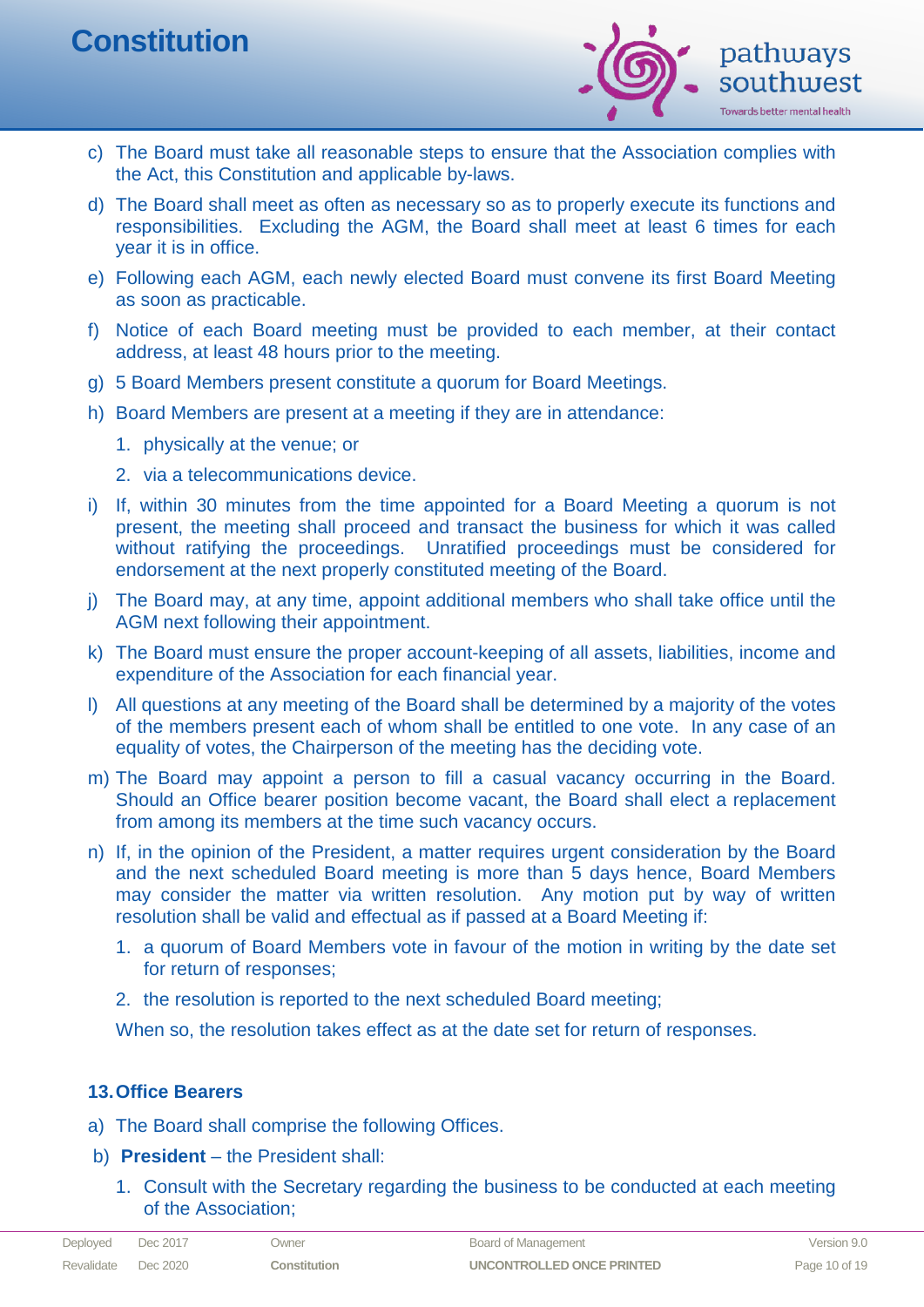

- 2. Convene and preside at all meetings of the Association;
- 3. Be the spokesperson for the Association (but may delegate this as appropriate).
- c) **Vice Presidents** (1 or 2) a Vice President shall:
	- 1. Deputise for the President as required;
	- 2. Assist with the President's duties as required.
- d) **Secretary** the Secretary (or their delegate) shall, at a minimum:
	- 1. Manage the Association's correspondence;
	- 2. Maintain, as current, the Members Register of the Association;
	- 3. Maintain, as current, the Authority Register of the Association;
	- 4. Maintain, as current, this Constitution and any by-laws;
	- 5. Ensure safe custody of the non-financial records of the Association;
	- 6. Keep minutes of all proceedings of all Association meetings; and
	- 7. Issue notices of all meetings of the Association and of the Board.
- e) **Treasurer** the Treasurer (or their delegate) shall, at a minimum:
	- 1. Ensure that all amounts payable to the Association are collected and receipted in the Association's name;
	- 2. Ensure that all amounts received by the Association are deposited to the appropriate account – as directed by the Board;
	- 3. Ensure that all amounts paid by the Association are timely and authorised in accordance with the Board's directives;
	- 4. Ensure compliance with the relevant requirements of Part 5 of the Act;
	- 5. Keep accurate books and accounts showing the financial affairs of the Association;
	- 6. Ensure safe custody of the financial records of the Association;
	- 7. Ensure timely assistance to the appointed auditor during each audit of the Association's financial statements (as per Part 5 Division 5 of the Act);
	- 8. Ensure timely preparation of the Association's financial statements prior to their submission to the AGM;
	- 9. Ensure financial reports are provided regularly (at least quarterly) to the Board;
	- 10.Ensure that exceptional expenditure receives prior Board approval.

# f) **Chief Executive Officer (CEO)**

- 1. The Board shall appoint a CEO upon such terms and conditions as it decides.
- 2. The Board may delegate to the CEO such powers and functions as it considers appropriate.
- 3. The CEO shall be responsible for the day-to-day operations of the Association under authorisation of the President, subject to Board directives.
- 4. The CEO shall attend all Board meetings, unless excused by the Board, but is not entitled to vote.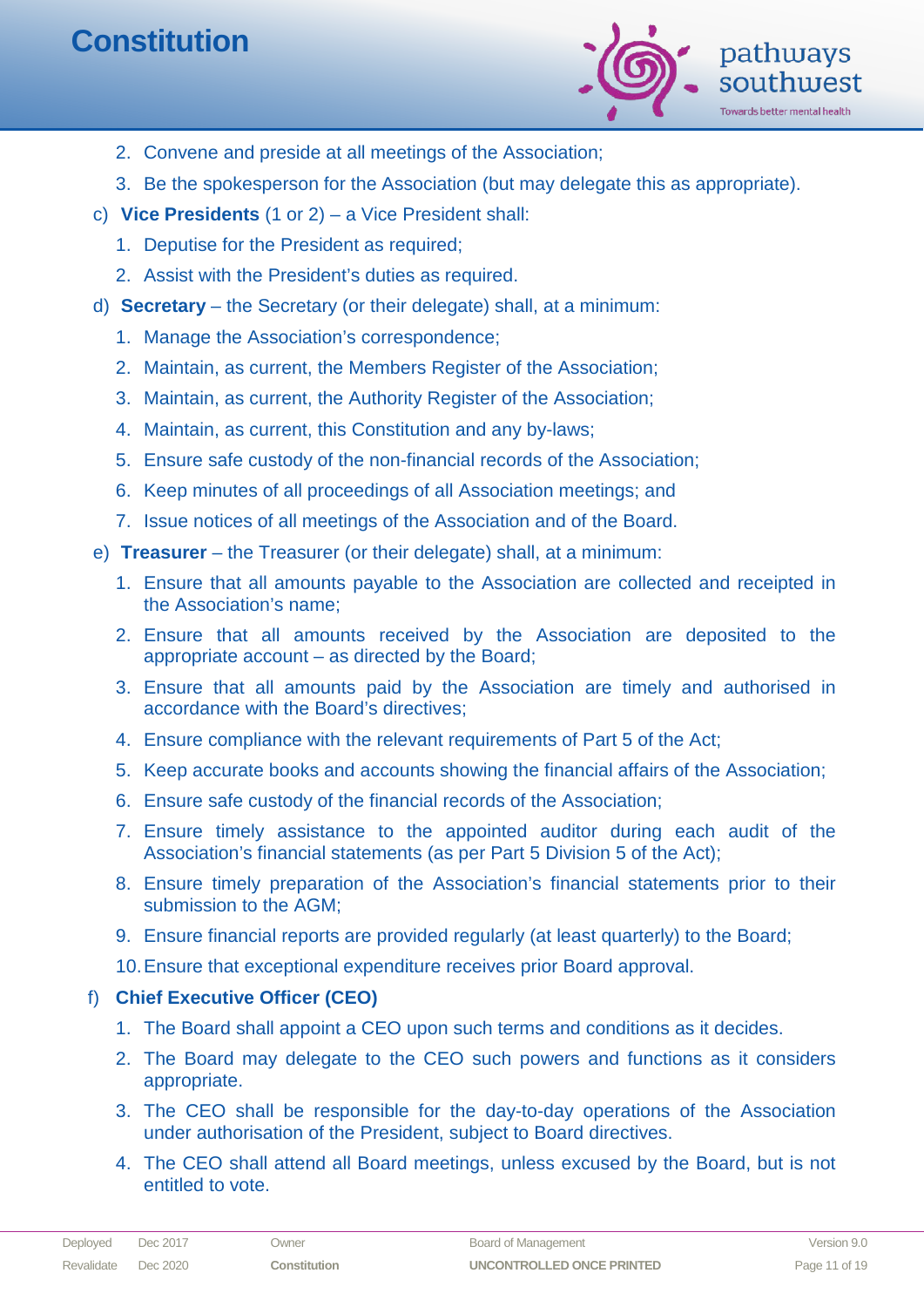

5. If there is no CEO at a point in time, any act, matter or thing required to be done by the CEO may be done by the Board (or its delegate). Further, any notice required to be given to the CEO may be given to the President (or their delegate).

## **14.Election to Board**

- a) Any person may become a Board member if they are:
	- 1. A **current, ordinary** member of age 18 or more; and
	- 2. Not prohibited from being a Board member by law (as per Section 39 of the Act). Notably, this includes any person who:
		- a. Is, according to the Interpretation Act 1984 Section 13D, a 'bankrupt' or a person whose affairs are subject to insolvency laws;
		- b. Has been convicted, in any jurisdiction, of:
			- i. An indictable offence pertaining to a body corporate;
			- ii. An offence involving fraud or dishonesty resulting in imprisonment; or
			- iii. An offence under Division 3 or Section 127 of the Act.

NB: Where any conviction results in a custodial sentence, 5 years must elapse from the time of release before this clause is relaxed.

- b) Nominations for election to the Board must be in writing; signed by the nominee and countersigned by another member.
- c) Each such nomination must be delivered to the Secretary prior to the AGM. Late nominations may be accepted at the discretion of the AGM.
- d) If the total number of nominations does not exceed the total number of vacancies, the nominees shall be deemed to have been elected.
- e) If nominations to the Board exceed the number of vacancies:
	- 1. A secret ballot must be conducted to determine Board membership.
	- 2. The CEO shall act as returning officer with scrutineers appointed by the AGM.
	- 3. Once counting is finalised, the CEO (as returning officer) shall declare the elected board members – this declaration is final and conclusive.
- f) Each Board member shall hold office until:
	- 1. they cease to be a member of the Association or
	- 2. they resign from the Board or
	- 3. the election of a new Board at the next AGM.
- g) Board members may seek re-election.

## **15.Election of Office Bearers**

- a) Board members may nominate directly for the positions of President, up to two Vice Presidents, an Honorary Secretary and an Honorary Treasurer.
- b) The Board shall determine the method of election of its Office Bearers.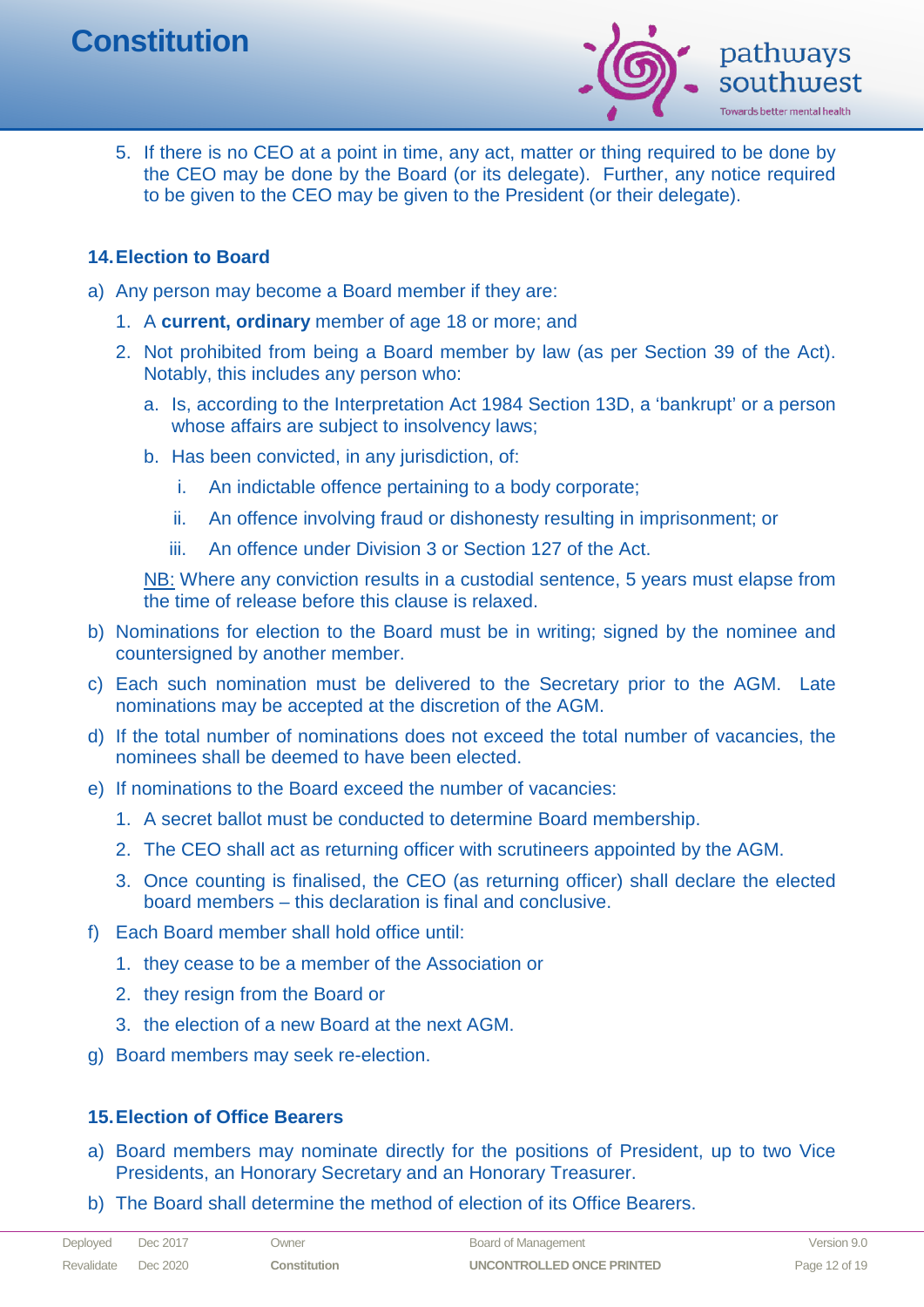

## **16.Term of Office**

- a) Board members shall hold office from the time of their election until death, resignation, or for a period of 2 years whichever occurs first.
- b) Of the Board members elected at the first AGM, half must retire at the following AGM each may seek re-election. The Board shall determine those who shall retire.
- c) At any AGM, Board members who have served in the office for 2 consecutive years must retire. Each may seek re-election.
- d) Appointed members to the Board shall hold membership until the following AGM. Each may seek election.
- e) Board members may resign their membership by giving written notice of such to the Secretary or President. Resignation is effective at the time the notice is received unless the notice contains an alternative time.
- f) At any GM, the Association may remove a Board member from office and elect an eligible ordinary member to fill the vacant position.
- g) If a Board member is absent from 3 Board meetings without leave of absence from the Board, their Board position may be declared vacant.
- k) A person ceases to be a Board member if that person:
	- 1. dies or otherwise ceases to be a member;
	- 2. resigns from the Board or is removed from office;
	- 3. Is prohibited from being such by law;
	- 4. Becomes permanently incapable of performing their Board duties.

#### **17.Sub-committees and Subsidiary Offices**

- a) The Board may, in writing:
	- 1. appoint one or more sub-committees;
	- 2. create one or more subsidiary offices and appoint people to those offices.
- b) A sub-committee may co-opt non-Board members to it provided that the number of such persons does not exceed one-third of the sub-committee cohort.
- c) The Board may, in writing, delegate to a sub-committee or holder of a subsidiary office the exercise of any power or the performance of any duty of the Board other than:
	- 1. The power to delegate; and
	- 2. A *non-delegable* duty. That is, a duty imposed on the Board by law.
- d) A power or duty, the exercise or performance of which has been delegated to a subcommittee or the holder of a subsidiary office, may be exercised or performed by the sub-committee or holder of a subsidiary office in accordance with the terms of the delegation.
- e) The delegation may be made subject to any conditions, qualifications, limitations or exceptions that the Board specifies in the document by which the delegation is made.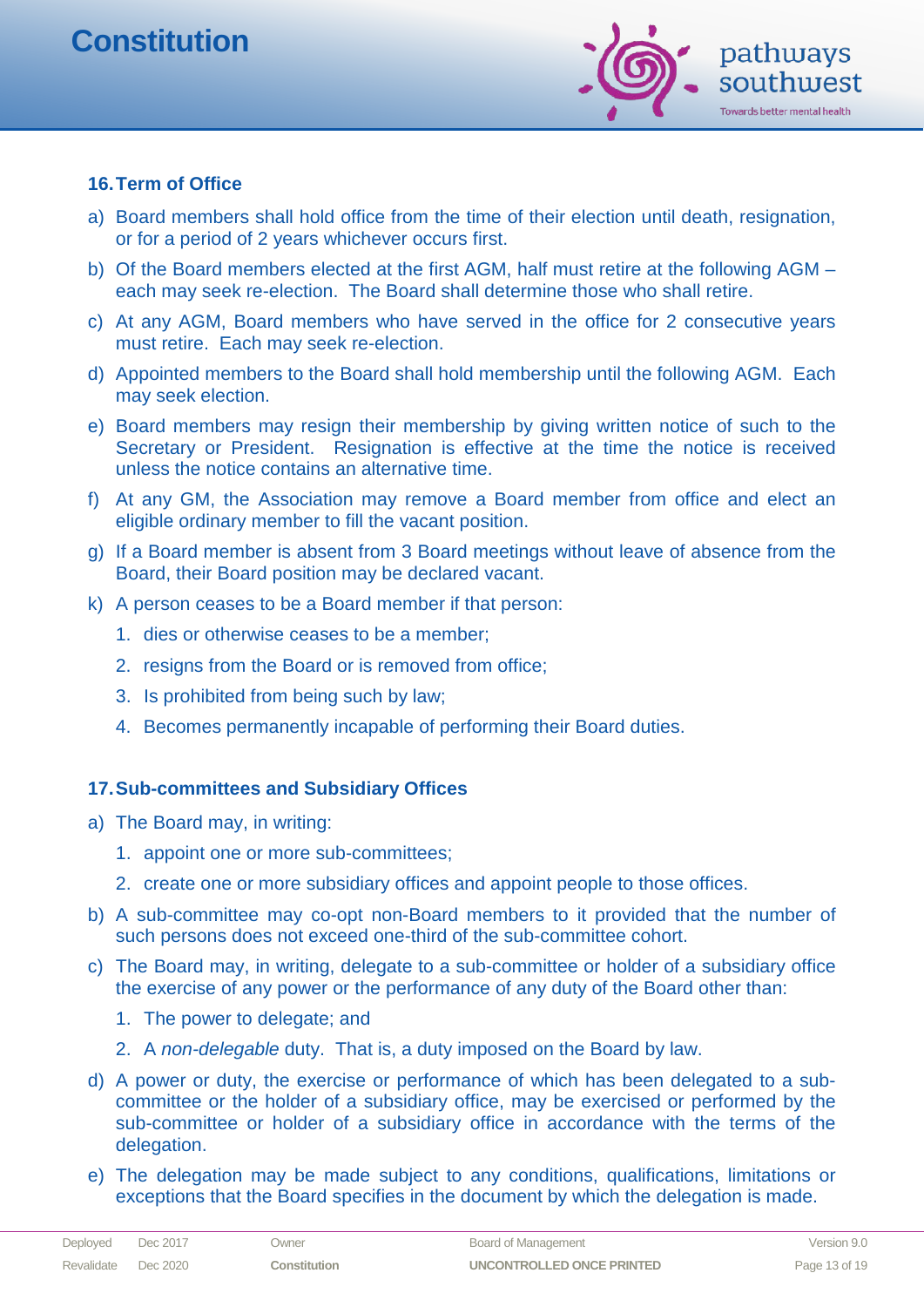

- f) The delegation does not prevent the Board from exercising or performing at any time the power or duty delegated.
- g) Any act or thing done by a sub-committee or holder of a subsidiary office, under a delegation, has the same force and effect as if it had been done by the Board.
- h) A person may be appointed to a subsidiary office whether or not that person is a member.
- i) Subject to any directions given by the Board:
	- 1. A sub-committee may meet and conduct business as it considers appropriate; and
	- 2. The holder of a subsidiary office may carry out the functions given to the holder as the holder considers appropriate.
- j) The Board may, in writing, amend or revoke any delegation.

## **18.Validity of Acts**

All acts of the Board, any sub-committee, any member thereof or any officer of the Association are valid despite any defect that may afterwards be discovered in the election, appointment or qualification of that member or officer.

## **19.General Meetings**

- a) Notice of each GM must be sent to each member, at their contact address, no less than 20 working days prior to the scheduled time of the GM.
- b) The notice must:
	- 1. Specify the date, time and venue for the meeting;
	- 2. Outline the items to be considered at the meeting;
	- 3. Define exactly any proposed resolution to be considered at the meeting;
	- 4. State the right of each ordinary member to appoint a proxy for the meeting;
	- 5. Include the relevant form for nominating a proxy.
- c) 10 voting members present constitute a quorum for the conduct of business at any GM.
- d) For any GM, any voting member not present may assign, in advance, a signed proxy to an ordinary member present or the CEO.
- e) Members are present at a meeting if they are in attendance:
	- 1. physically at the venue; or
	- 2. via a telecommunications device.
- f) No business may be conducted at any GM unless a quorum is present.
- g) If a quorum is not present within 30 minutes of the time appointed of a GM, the meeting shall adjourn until such time that a new GM can be convened where a quorum are present to transact the business for which the meeting was called.
- h) The President (or, if absent, a Vice President) shall preside at each GM. If, within 10 minutes of the time appointed for the GM, none of the aforesaid persons is present (or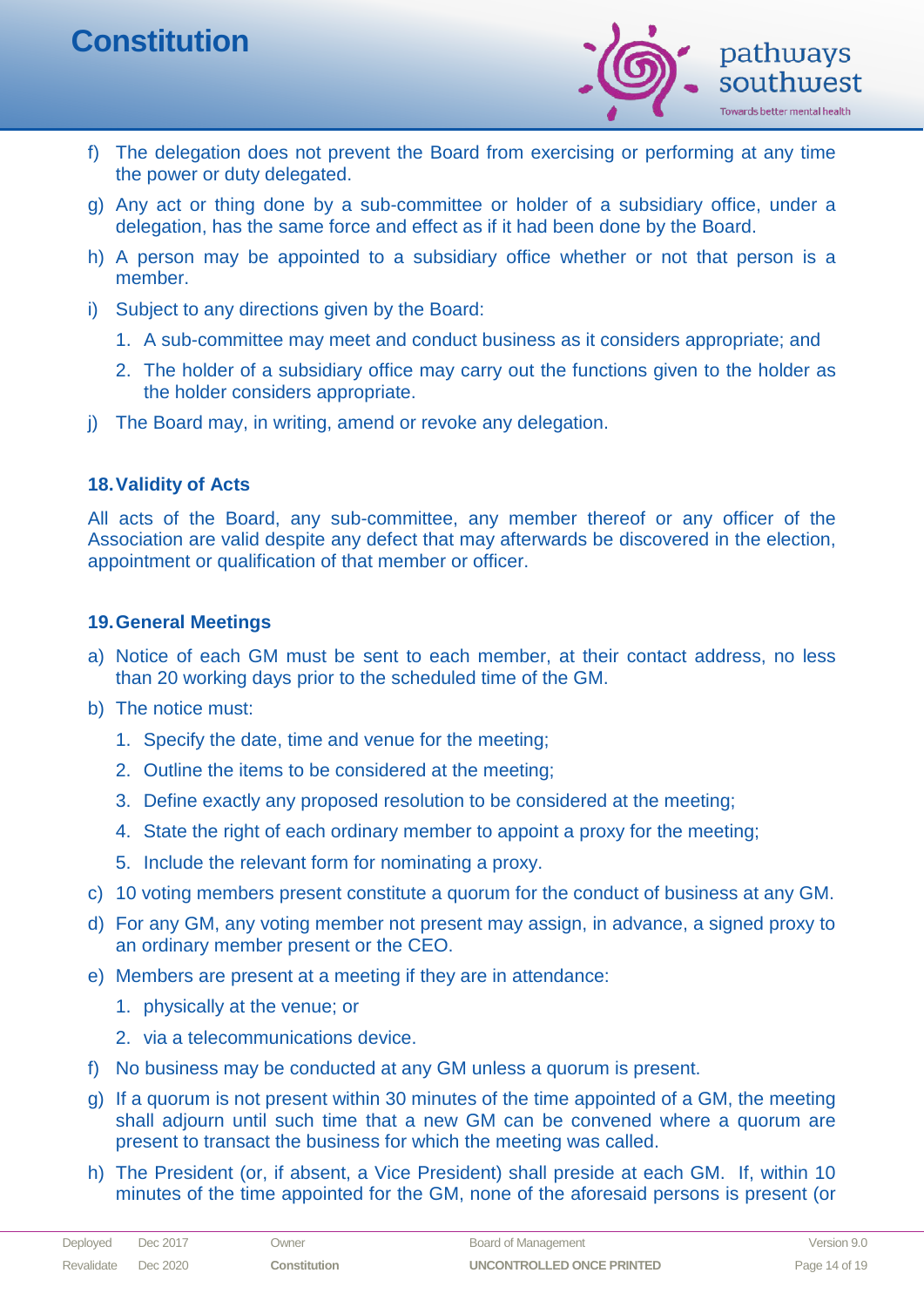

is unwilling to act as Chairperson), the meeting shall elect its own Chairperson from the members present.

i) The Chairperson of any GM may adjourn the same with the consent of a majority of ordinary members present. On resuming any adjourned meeting, no business shall be transacted other than the business left unfinished when the adjournment occurred.

## **19.1 Voting at General Meetings**

- a) On any one question at a GM, each ordinary member has one vote unless they have been appointed as proxy for another ordinary member.
- b) A motion is carried by a majority of votes unless it pertains to a Special Resolution.
- c) If the question is to accept the minutes of a previous GM, only the members present at that meeting may vote.
- d) If votes are divided equally on any motion, the Chairperson has the deciding vote.
- e) The Chairperson or any 3 (minimum) voting members present (or by proxy) may demand a poll on any question. Any such poll must be conducted during the meeting.
- f) When so, the Chairperson shall:
	- 1. Determine the timing and manner of the poll; and
	- 2. Declare the outcome of the poll.
- g) If the poll pertains to the election of the Chairperson or a meeting adjournment, the poll must be conducted immediately.
- h) The Chairperson shall declare the detail and outcome of each motion.
- i) The declaration of each motion must be recorded in the minutes of the meeting.

## **19.2 Special Resolutions**

- a) Special Resolutions are required if the Association proposes to:
	- 1. Alter this Constitution;

**NB:** Whenever intending to so, it must comply with Part 3 Division 2 of the Act.

- 2. Affiliate with another body;
- 3. Request approval for the terms of amalgamation with one or more other incorporated associations;
- 4. Apply for registration or incorporation as a prescribed body corporate (under section 93(1) of the Act);
- 5. Voluntarily dissolve;
- 6. Cancel its Incorporation;
- 7. Request appointment of a statutory manager.
- b) A Special Resolution is carried if a majority of 75% of voting members present at a SGM convened to consider the resolution vote in favour of the resolution.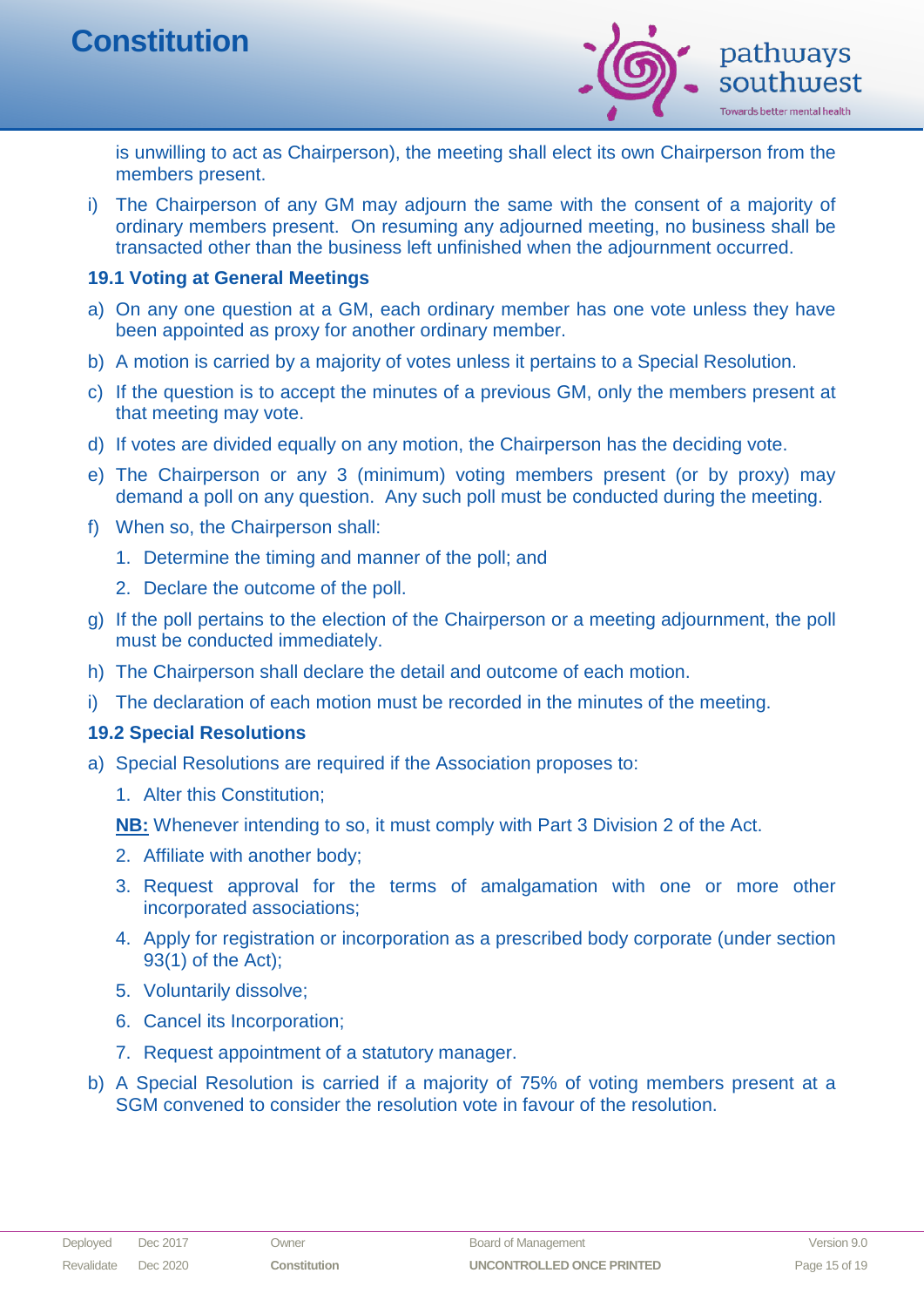

## **20.Annual General Meeting (AGM)**

- a) The Association must convene an AGM every calendar year within 6 months of its financial year end. The Board shall determine the date, time and venue thereof.
- b) The order of proceedings at each AGM shall be:
	- 1. Confirmation of the minutes of the immediately preceding AGM and of any SGM held since.
	- 2. Receipt and discussion of the President's report.
	- 3. Receipt and discussion of the annual financial statements and Auditor's report.
	- 4. Election of the Board.
	- 5. Appointment of Auditor.
	- 6. Determination of fees.
	- 7. Special business (if any) as proposed by written notice.
	- 8. General business.
- c) Any member may submit a resolution to an AGM. Where so, the resolution must be provided in writing to the Secretary no less than 30 business days prior to that AGM. Notice of proposed resolutions must accompany the notice of AGM.

## **21.Special General Meeting (SGM)**

- a) The Board may convene a SGM should it so desire.
- b) The Board must convene a SGM if at least 20% of members:
	- 1. Formulate and submit a written request for a SGM to the Secretary;
	- 2. Clearly describe (in the request) the business to be considered at the SGM; and
	- 3. Individually sign the request.
- c) The Secretary shall summon a SGM to be held no later than 20 business days after receipt of any such valid request.
- d) If the Board does not convene a SGM within the required timeframe, the members making the request may convene the SGM.
- e) Where so:
	- 1. the SGM must be held within 3 months of the original request being submitted;
	- 2. the SGM may only consider the business described in the original request; and
	- 3. The Board must reimburse all reasonable expenses incurred by members as a result of convening the SGM.

#### **22.Pecuniary Interest**

If any member of the Association has a pecuniary interest in any matter which is under consideration by a GM or Board meeting, that member shall declare such interest and withdraw from deliberations and decisions on the matter unless the meeting deems the interest to be so trivial as to be unlikely to affect the member's judgement on the matter.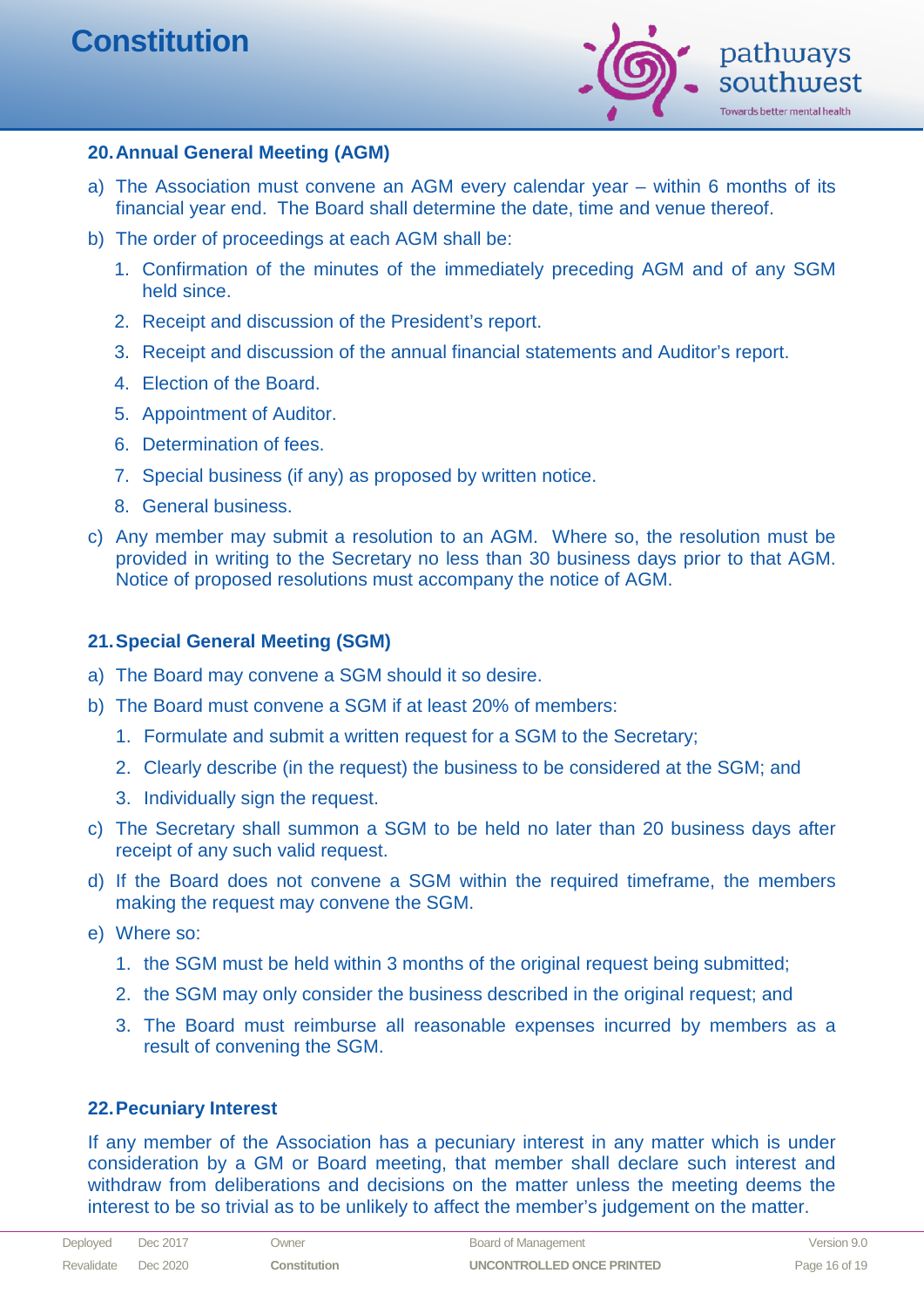

## **23.Minutes of Meetings**

The Board shall ensure that:

- a) minutes of every GM and Board meeting are recorded;
- b) the minutes record:
	- 1. The names of each member attending the meeting;
	- 2. All apologies and proxy forms received by the Chairperson of the meeting;
	- 3. Supporting documents such as financial reports;
	- 4. The business considered by the meeting (including resolutions);
	- 5. The detail and outcome of each motion; and
	- 6. The declaration of each motion.
- c) the minutes of each meeting are:
	- 1. Declared accepted by the members present (at the subject meeting);
	- 2. Signed by the Chairperson (of the subject meeting); and
	- 3. Entered into the relevant books of the Association within 30 days of acceptance.

Once signed, the minutes shall be evidence that the proceedings were regular and occurred as recorded – they shall be binding on each member present.

#### **24.Association Funds**

- a) The Association shall operate such accounts (with financial institutions) as deemed necessary, by the Board, for efficient operations.
- b) All monies received by the Association shall be credited to said accounts.
- c) All monies paid by the Association shall be debited against said accounts.
- d) The authorised signatories for the operation of each account shall be as authorised by the Board.
- e) Every transaction on each account shall require 2 separate authorisations.
- f) All other transactions of a financial nature (e.g. loans, leases, etc.) shall require 2 separate authorisations – both of which must be an authorised Board member.

#### **25.Financial Statements and Audit**

The Board shall:

- a) Ensure the timely preparation of financial statements, in accordance with the requirements of Part 5 of the Act, every year.
- b) Ensure its financial accounts and statements are audited (at least once) every year.
- c) Present the audited financial statements and auditor's report at the immediately ensuing AGM.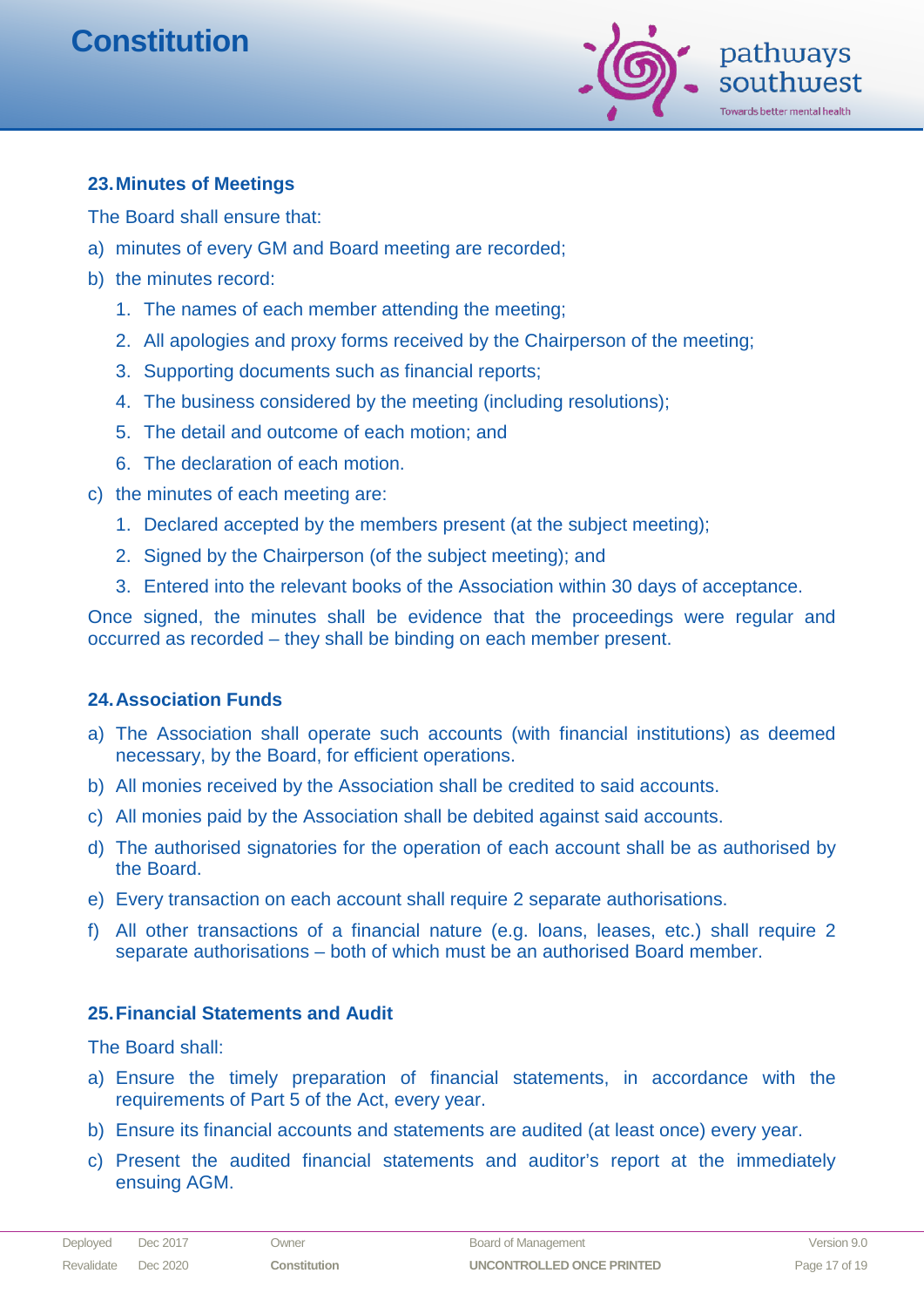

- d) Appoint an auditor for the financial year succeeding that to which the presented financial accounts pertain.
- e) Announce each appointment at the pertinent AGM.

## **26.Notifying members**

- a) Any notice that is due to be given to any member shall be deemed not given unless:
	- 1. It is written; and
	- 2. Has been delivered via the chosen communication mechanism, to the contact address for that member.

# **27.Common Seal and Executing Documents**

- a) The Association shall have a Common Seal bearing its name in legible characters.
- b) The Board must provide for ongoing safe custody of the Seal.
- c) The Board shall designate at least 2 Seal holders.
- d) The Seal may only be used under authority from the Board.
- e) Every instrument to which the seal is affixed must be signed by 2 Seal holders in whose presence the same is affixed.
- f) The Secretary must make a written record of each use of the Seal.

## **28.Inspection of Records**

- a) If any member wishes to inspect:
	- 1. records pertaining to the proceedings of a Board meeting, the member must receive prior approval from the Board;
	- 2. any other record (including the Registers), the member must make the necessary arrangements via the Secretary.
- b) Given permission to inspect, a member may copy or extract details from such record.
- c) There must be no charge for any inspection of any Association record.
- d) No member may remove any Association record.
- e) In respect of the Association Registers, if any member:
	- 1. wishes to copy or extract details from a Register, or
	- 2. submits a written request to be provided with details from a Register;

the Board may require that member to disclose, via a statutory declaration, their purpose for the requested details and how that purpose pertains to the Association.

- f) No member may use or disclose information obtained from any Association record unless the purpose:
	- 1. Relates directly to the affairs of the Association; or
	- 2. Upholds compliance with the Act.